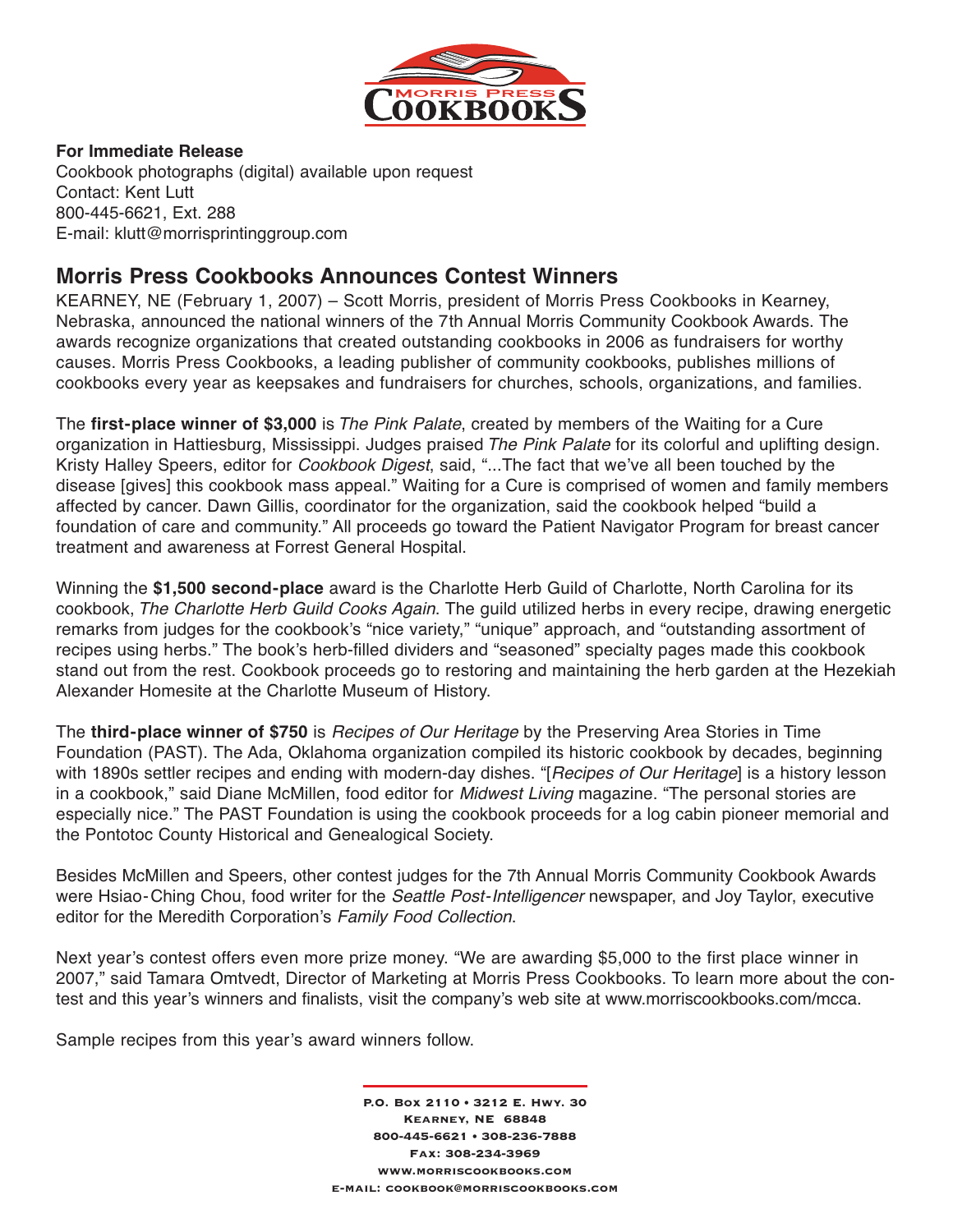# **First-Place Winner** *The Pink Palate –* **Waiting for a Cure**

## **Brett, Deanna and Brittany Favre Family Chili**

1 c. chopped green onions 1 pkg. chili seasoning 2 green peppers, diced 1 (8-oz.) can diced tomatoes 2 stalks celery, chopped 1 (8-oz.) can diced roasted garlic tomatoes 1 sm. onion, chopped 1 (8-oz.) can Rotel diced tomatoes and green chilies 2 cloves garlic, minced 1 (8-oz.) can cream of mushroom soup 4 T. butter 1 (16-oz.) can kidney beans 1 1/2 lbs. ground beef salt and pepper, to taste Tony Chachere's Seasoning, to taste chili powder, to taste

In a medium skillet, sauté green onions, peppers, celery, onion, and garlic in butter. In a large skillet, brown ground beef with salt, pepper, Tony's Seasoning, and chili powder. Drain. Add vegetables to meat. Stir and simmer 10 minutes. Stir in chili seasoning. Add canned tomatoes, soup, and beans. Bring to a boil and reduce heat. Cover and simmer on low for about 30 minutes. Optional: serve with green onions, jalepeño peppers, grated cheddar cheese, and corn chips as a frito pie.  $\sim$  Contributed by Deanna Favre

**For more information about** *The Pink Palate* **and/or Waiting for a Cure, please contact:** Dawn Gillis 601-543-5719 queenelk@bellsouth.net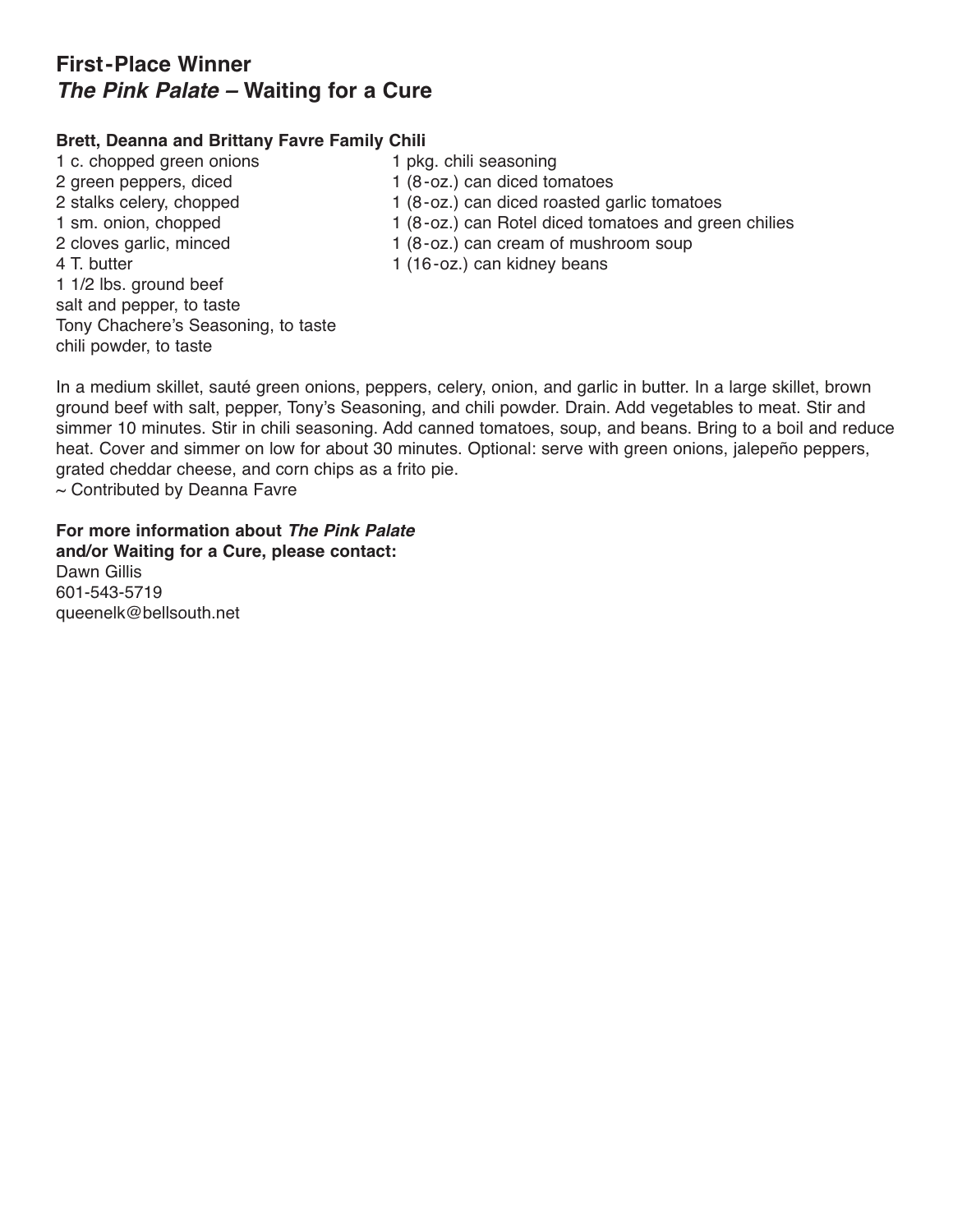# **Second-Place Winner** *The Charlotte Herb Guild Cooks Again –* **The Charlotte Herb Guild**

## **Pineapple Sage Cake**

This moist cake earns rave reviews and offers a dramatic presentation in fall when pineapple sage blooms. Don't expect pineapple flavor; pineapple sage lends a subtle, earthy quality.

1 c. oil

1 1/2 c. sugar

1 tsp. cinnamon 1 c. buttermilk 2 T. dark rum 3 eggs, beaten

# **Cake: Cream Cheese Frosting:**

- 2 c. flour 1 (8-oz.) pkg. cream cheese, softened
- 1 tsp. baking soda 4 T. butter, softened
- 1/2 tsp. salt 2 T. dark rum
- 1 1/2 tsp. all-spice 2 c. confectioners' sugar

- 2 T. fresh pineapple sage leaves, minced 1 T. fresh pineapple sage flowers, chopped (if available)
- Pineapple sage cuttings (for garnish)

Preheat oven to 350°. In a medium bowl, sift flour, baking soda, salt, all-spice, and cinnamon. In a measuring cup, combine buttermilk and dark rum. In a large bowl, combine eggs, oil, sugar, and pineapple sage. Add 1/3 of the dry ingredients and 1/2 of the buttermilk mixture to large bowl; mix until combined. Repeat to combine remaining ingredients, ending with the flour mixture. Pour batter into a greased and floured 10-inch tube pan. Bake for 1-1/2 hours, or until cake is golden brown and edges pull away from sides of pan slightly. Cool in pan for 10 minutes. Finish cooling on a wire rack.

To prepare frosting: In a mixing bowl, combine cream cheese and butter until well combined and smooth. Add rum and confectioners' sugar; mix well. Chill for 30 minutes or until icing is stiff enough to adhere to sides of cake without drooping. Frost cake and chill for at least 3 hours. When ready to serve, smooth cake surface with a spatula warmed in hot water. Place pineapple sage cuttings around cake plate. Yields 12 servings.  $\sim$  Contributed by Karen Sullivan

**For more information about** *The Charlotte Herb Guild Cooks Again* **and/or The Charlotte Herb Guild, please contact:** Karen Sullivan 704-517-4524 ksulli@ix.netcom.com